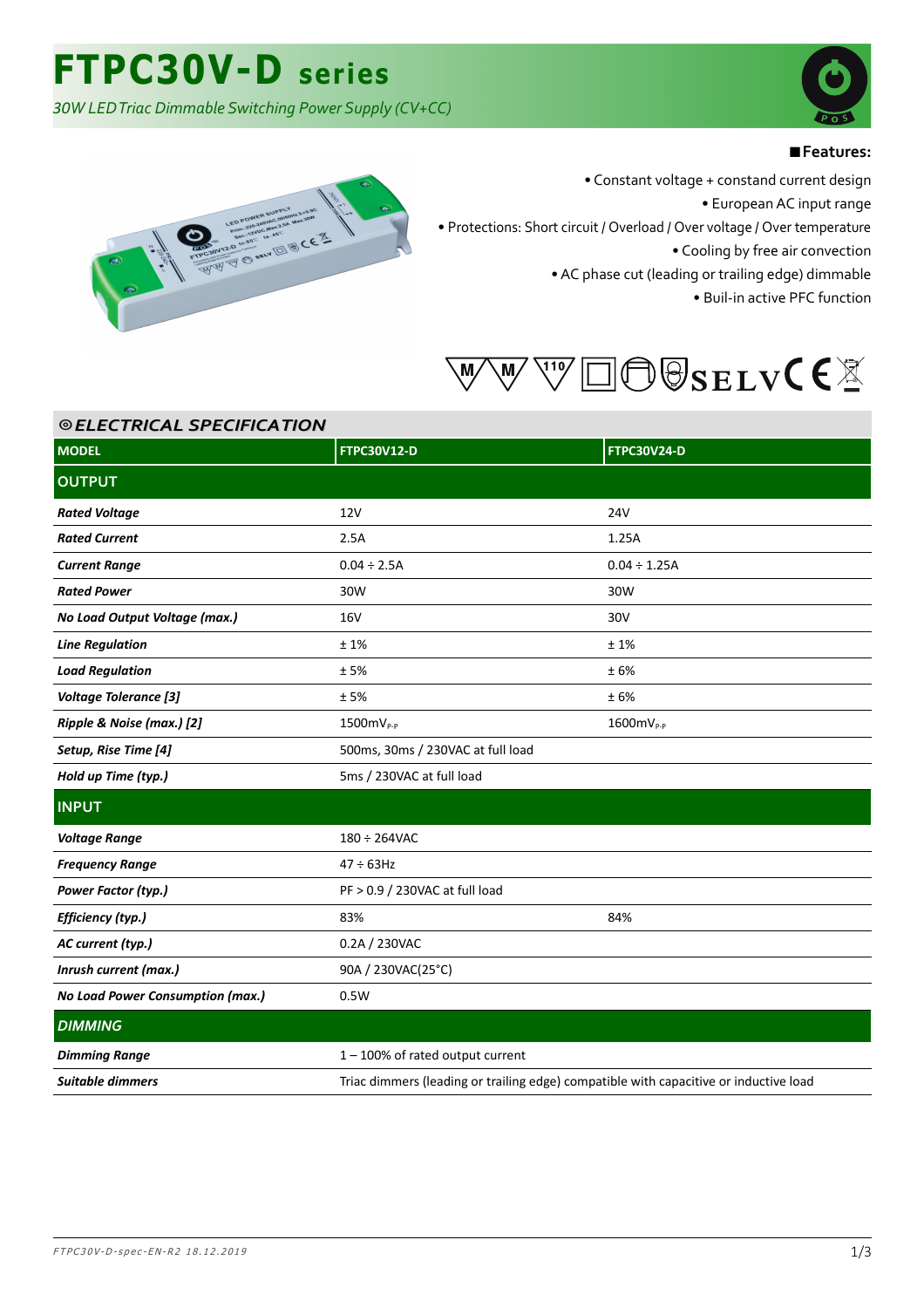# **FTPC30V-D series**

*30W LED Triac Dimmable Switching Power Supply (CV+CC)*



#### **PROTECTIONS**

|                                         | Range: > 100%                                                                           |         |  |  |
|-----------------------------------------|-----------------------------------------------------------------------------------------|---------|--|--|
| <b>Over Current</b>                     | Type: Decrease output current. Recovers automatically after fault condition is removed. |         |  |  |
| <b>Short Circuit</b>                    | Type: Decrease output current. Recovers automatically after fault condition is removed. |         |  |  |
| <b>Over Voltage</b>                     | >15.5V                                                                                  | > 24.7V |  |  |
|                                         | Type: shut down output voltage. Re-power on to recovery.                                |         |  |  |
| <b>Over Temperature</b>                 | Range: 110°C ± 10°C                                                                     |         |  |  |
|                                         | Type: Decrease output current. Recovers automatically after fault condition is removed. |         |  |  |
| <b>WORKING ENVIRONMENT</b>              |                                                                                         |         |  |  |
| <b>Working Temperature</b>              | $-20^{\circ}$ C ÷ +45 $^{\circ}$ C                                                      |         |  |  |
| <b>Working Humidity</b>                 | 45 ÷ 85% RH non-condensing                                                              |         |  |  |
| <b>Storage Temperature and Humidity</b> | -30°C $\div$ +70°C, 10 $\div$ 95% RH non-condensing                                     |         |  |  |
| <b>SAFETY AND EMC REGULATIONS</b>       |                                                                                         |         |  |  |
| <b>Safety Standards</b>                 | Compliance to EN61347-1, EN61347-2-13                                                   |         |  |  |
| <b>Withstand Voltage</b>                | IN/OUT: 3.75kVAC                                                                        |         |  |  |
| <b>EMC</b> Emission                     | Compliance to EN55015                                                                   |         |  |  |
| <b>EMC Immunity</b>                     | Compliance to EN61547                                                                   |         |  |  |
| <b>Harmonic Current</b>                 | Compliance to EN61000-3-2, EN61000-3-3                                                  |         |  |  |
| <b>OTHERS</b>                           |                                                                                         |         |  |  |
| <b>Dimensions</b>                       | 159 x 46 x 18mm (L x W x H)                                                             |         |  |  |
| <b>Weight and Packing</b>               | 0.2kg; 50pcs./box                                                                       |         |  |  |
| <b>EAN Code</b>                         |                                                                                         |         |  |  |

*1. All parameters NOT specially mentioned are measured at 230VAC input, rated load and 25°C of ambient temperature.*

2. Ripple & noise are measured at 20MHz of bandwidth by using a 12" twisted pair-wire terminated with a 0.1μF i 47μF parallel capacitor.

*3. Tolerance includes set up tolerance, line regulation and load regulation.*

*4. Setup and rise time is measured from 0 to 90% rated output voltage.*

*5.Power supply is considered as component not indented to apply by end-user. Power supply meets safety and EMC standards however the final equipment with power supply must be re-quality to comply with EMC Directives.*